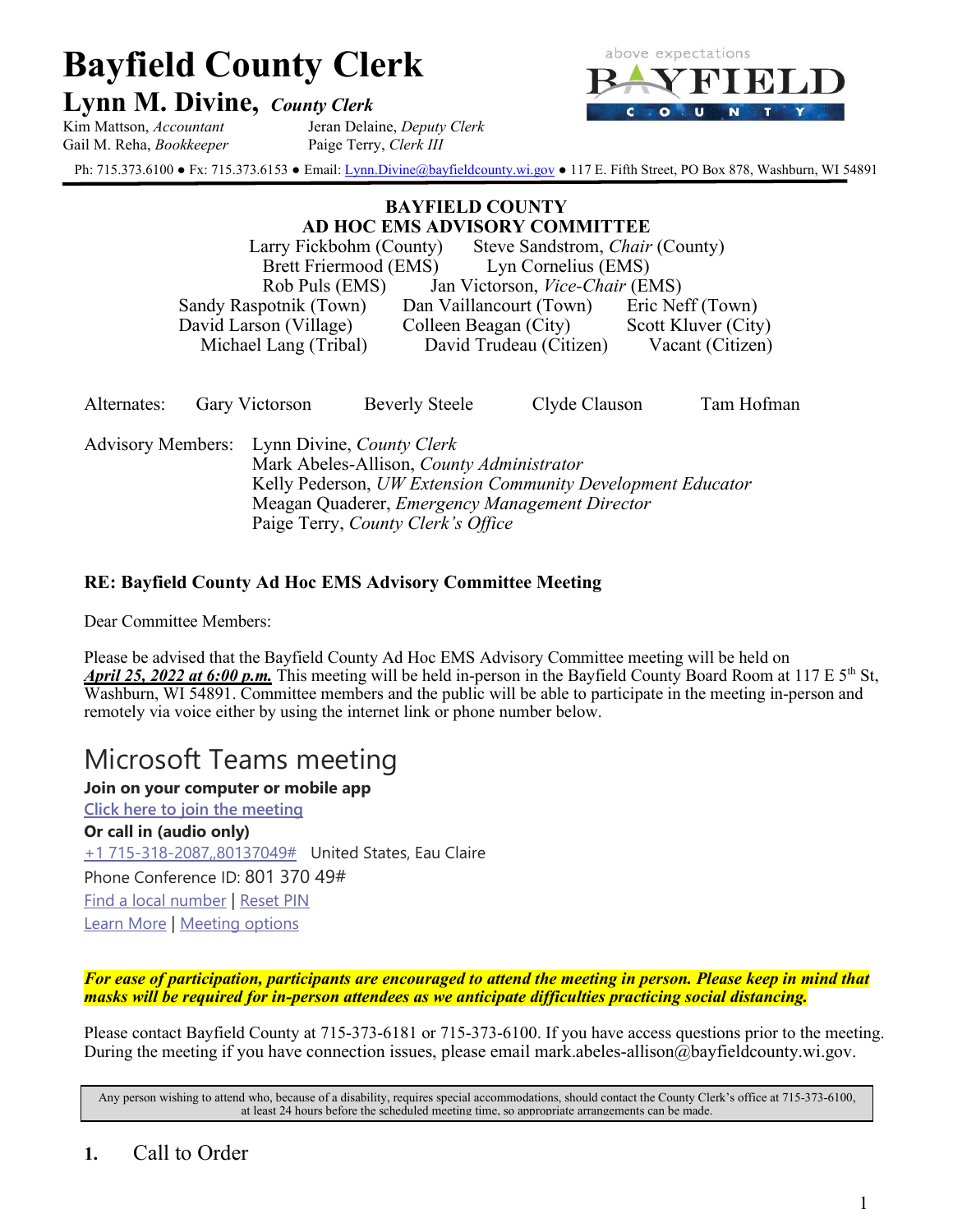- **2.** Roll Call
- **3.** Introductions of guests and committee members.
- **4.** Public Comment
- **5.** Discussion and Possible Action, Minutes from the February 28, 2022 Ad Hoc EMS Advisory Committee Meeting
- **6.** Chair overview and recap of Advisory Committee purpose and calendar plans.
- **7.** Presentation and Discussion of Subcommittee Findings & Reports, identify questions and/or concerns.
- **8.** Discussion and Possible Action regarding Final Report format.
- **9.** Discussion and Possible Action regarding next steps.
- **10.** Discussion Regarding Future Meeting Dates **a)** Monday, June 6, 2022 at 6:00 PM
- **11.** Adjourn

Sincerely,

# LYNN M. DIVINE

*Bayfield County Clerk* LMD/pat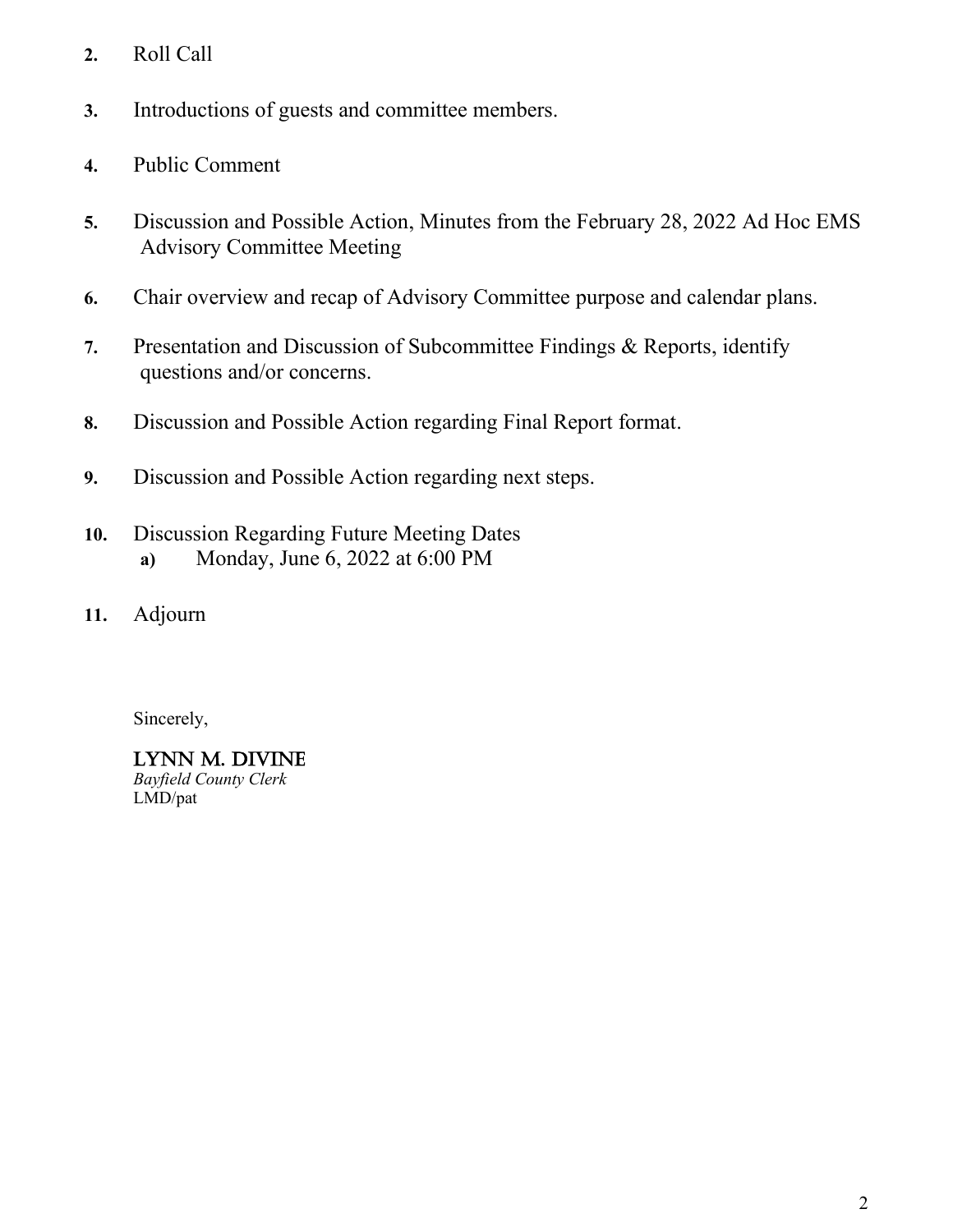# **Bayfield County Clerk**

**Lynn M. Divine,** *County Clerk*

Kim Mattson, *Accountant* Jeran Delaine, *Deputy Clerk* Gail M. Reha, *Bookkeeper* Paige Terry, *Clerk III*



Ph: 715.373.6100 ● Fx: 715.373.6153 ● Email[: Lynn.Divine@bayfieldcounty.wi.gov](mailto:Lynn.Divine@bayfieldcounty.wi.gov) ● 117 E. Fifth Street, PO Box 878, Washburn, WI 54891

# **Minutes of the: Bayfield County Ad Hoc EMS Advisory Committee February 28, 2022 6:00 p.m.**

Meeting Held in the County Board Room, Courthouse Building, Washburn, WI & Remotely

The meeting of the Bayfield County Ad Hoc EMS Advisory Committee was called to order at 6:02 p.m. by *Committee Chair,* Steve Sandstrom.

**Members Present:** Larry Fickbohm, Steve Sandstrom, Brett Friermood, Lyn Cornelius, Rob Puls, Jan Victorson, Sandy Raspotnik, Dan Vaillancourt, Eric Neff, Colleen Beagan, Scott Kluver, David Trudeau (arrived late)

**Alternates Present:** Beverly Steele, Clyde Clauson, and Tam Hofman

**Members Excused:** David Larson, Michael Lang, and Gary Victorson

**Other members present:** *County Administrator*-Mark Abeles-Allison, *County Clerk-*Lynn Divine virtually, *Emergency Management Director*-Meagan Quaderer virtually, *UW Extension Community Development Educator*-Kellie Pederson virtually, and *Clerk III*-Paige Terry virtually

**Item 3. Introductions by Name and Municipality/Agency:** Introductions of the attendees were as follows:

- 1) Larry Fickbohm County Board Supervisor
- 2) Bev Steele Representative for Town of Clover
- 3) Dan Vaillancourt Supervisor for Town of Lincoln
- 4) Jeff Bellile Director for Washburn EMS
- 5) Lyn Cornelius Service Director for Bayfield Ambulance
- 6) Jan Victorson Representative for Iron River Ambulance
- 7) Kellie Pederson UW Extension Community Development Educator
- 8) Sandy Raspotnik Representative for Town of Washburn
- 9) Scott Kluver Representative for City of Washburn
- 10) Meagan Quaderer Bayfield County Emergency Management Director
- 11) Steve Sandstrom Committee Chairman
- 12) Mark Abeles-Allison Bayfield County Administrator
- 13)Colleen Beagan Representative for City of Bayfield
- 14) Tam Hofman EMS Council President
- 15)Clyde Clauson Clerk for Town of Orienta
- 16)Rob Puls Representative for Great Divide Ambulance Service
- 17) Eric Neff Supervisor for Town of Barnes
- 18)Brett Friermood Director for Barnes Ambulance Service
- 19)Chris Pribek Director for Ashland Fire/EMS
- 20) Stuart Matthias Ashland Fire Chief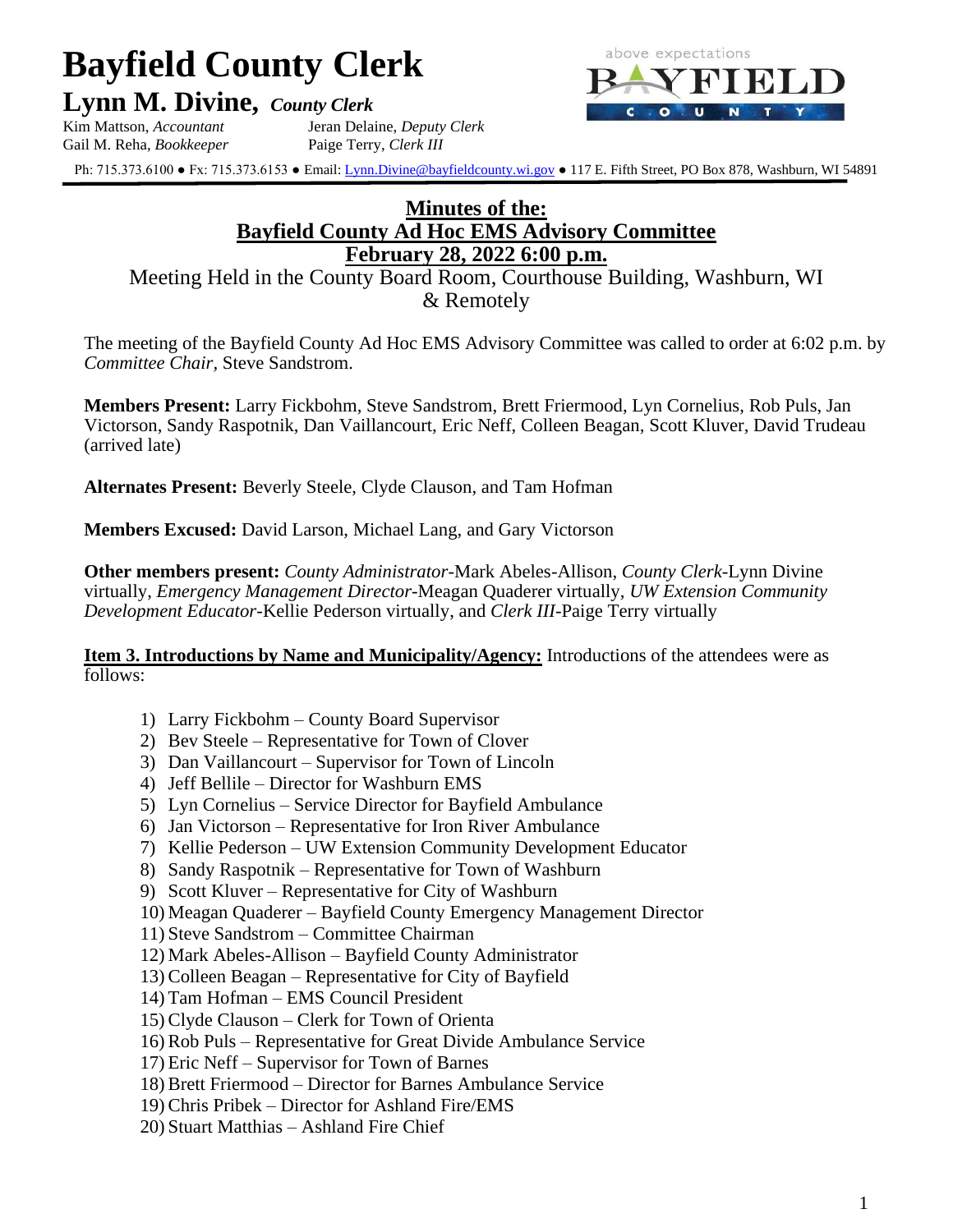# **Item 4. Discussion and Possible Action, Minutes from the January 24, 2022 Ad Hoc EMS Advisory**

**Committee Meeting:** *Motion by Cornelius, seconded by Victorson to approve the Minutes of the Monthly Bayfield County Ad Hoc EMS Advisory Committee Meeting held on January 24, 2022. Motion carried.*

*6:05 p.m. - Dave Trudeau joined meeting*

#### **Item 5. Presentation and Discussion Regarding Topic Summary Documents:**

- **a) Review Priorities from Topic Discussions:** Pederson reviewed the four main areas of concern; Legislative Issues, Organization of Services, Staffing Shortages, and Training that were brought forward by the EMS agencies that gave presentations during the listening sessions at the previous meetings. The top-ranking solution presented was; identify comprehensive legislative agenda to support rural EMS services and fell under legislative issues topic area.
- **b) How do We Proceed with Priority Topics?:** The committee discussed how the group would pursue addressing a more specific topic at future meetings and how the group would like to move forward. It was suggested that the committee divide itself into three subcommittees that would be responsible for addressing the main topic areas with Legislative Issues and Organization of Services being combined into one topic area.

*Motion by Raspotnik, seconded by Beagan to divide the committee into three groups/subcommittees to focus on the three main topic areas previously discussed. Motion carried.*

*Motion by Kluver, seconded by Cornelius to have each of the subcommittees be in charge of one of the following focus areas; Legislative Issues/Organization of Services, Staffing Shortages, and Training. Motion carried.*

Fickbohm asked if recruitment would fall under staffing. Sandstrom answered yes. Quaderer informed the committee members that each subcommittee would be provided with all previously discussed documentation due to the interrelations of the topics.

The committee discussed the responsibilities of the subcommittees.

*Motion by Kluver, seconded by Raspotnik to charge each subcommittee with reviewing all information that has been collected, work to identify solutions to the identified problems, propose an implementation plan for possible solutions to the committee as a whole, review all plans and forward to the County Board. Motion carried.*

Quaderer suggested that, should subcommittees decide to branch out to other sources for more information, to include source information in the reports. The committee discussed how each of the committees would move forward with organizing meetings and obtaining the necessary information to conduct meetings. Quaderer reiterated that herself and Pederson would collect all current documentation and provide it to each of the subcommittees.

The committee members and meeting attendees divided themselves into the following subcommittees:

*Legislative Issues/Organization of Services*: Eric Neff Colleen Beagan Scott Kluver David Trudeau Jan Victorson Tam Hofman Clyde Clauson Chris Pribek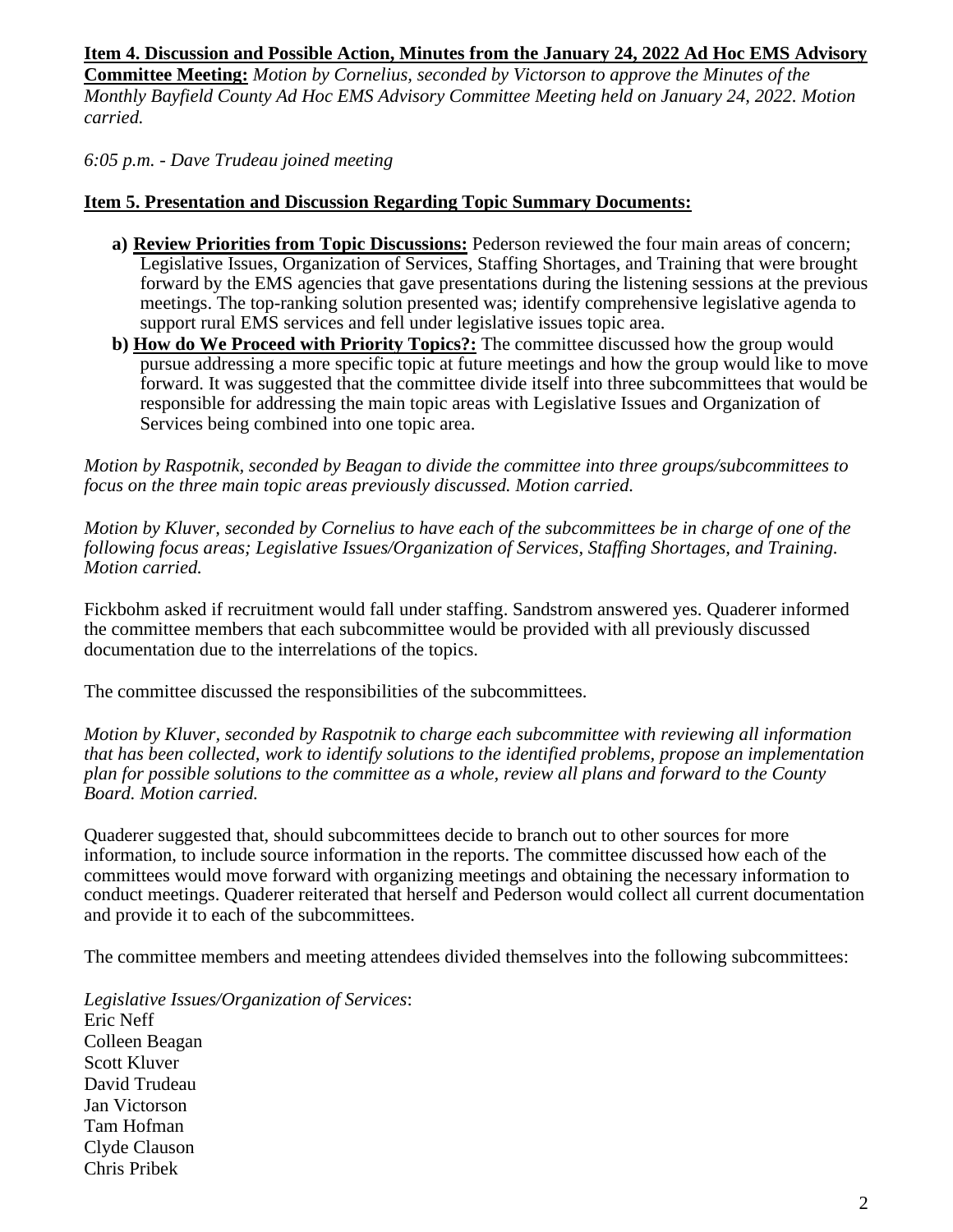*Training:* Tam Hofman Lyn Cornelius Bev Steele Steve Sandstrom Jeff Bellile

*Staffing Shortage:* Rob Puls Stuart Matthias Dan Vaillancourt Brett Friermood Sandy Raspotnik Lyn Cornelius (alternate) Larry Fickbohm

Discussion took place on the procedure for coordinating the meetings between the three sub committees. The committee agreed to hold off on determining the chair and vice-chair for each subcommittee until each of the subcommittees were able to meet for their first meeting.

**Item 6. Legislative Update:** Victorson informed the committee that the EMS Council recently sent in a letter to show its support for SB 826 and stated that the Council has heard a reply from Senator Bewley's and Representative Meyers' offices. Kluver reported that the bill was recently passed at assembly but is waiting to be heard in front of the senate. Abeles-Allison briefly reviewed an announcement released by Governor Evers' office that announced \$30 million in funding that would be put towards supporting rural EMS agencies. Victorson reviewed the process for EMS agencies to receive funding.

# **Item 7. Public Comment:** None

**Item 8. Discussion Regarding Possible Agenda Topics for March Meeting:** The committee agreed that no meeting would be held in March, but the committee would expect to hear reports from each of the subcommittees in April.

#### **Item 10. Discussion Regarding Future Meeting Dates:**

- **a)** March Meeting **CANCELLED**
- **b)** Monday, April 25, 2022 at 6:00 PM
- **c)** Monday, May 23, 2022 at 6:00 PM

The committee discussed who would be responsible for setting up the first meeting for the three subcommittees. Cornelius volunteered to coordinate and set up the first meeting for both the Training and Staffing Shortage subcommittees and Victorson volunteered to coordinate the first meeting for the Legislative Issues/Organization of Services subcommittee.

**Item 11. Adjourn:** There being no further business to discuss, *a motion was made by Neff to adjourn the meeting. Motion carried. Meeting adjourned at 7:42 p.m.*

Sincerely,

#### LYNN M. DIVINE *Bayfield County Clerk* LMD/pat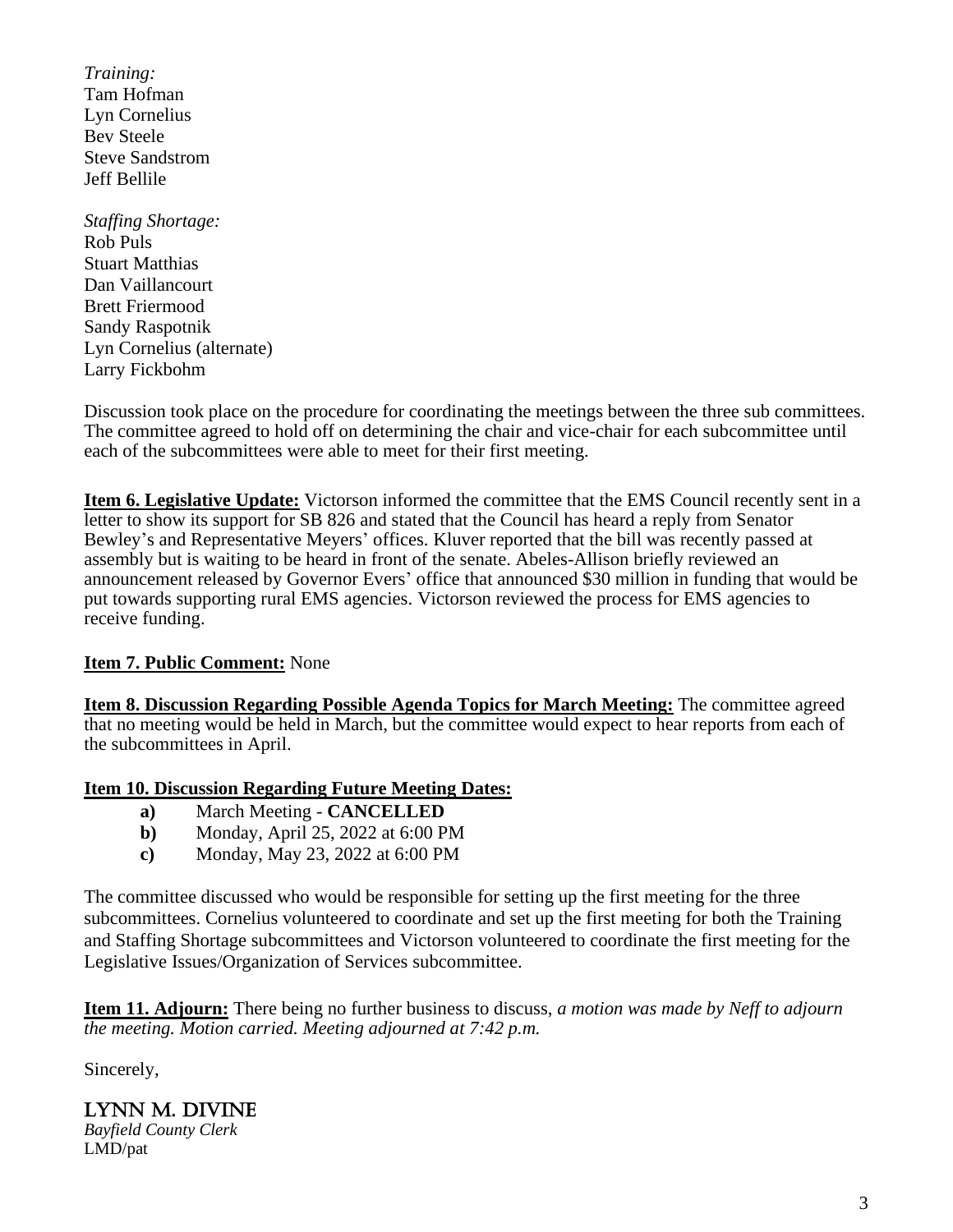### **Item 1**

Solution Statement: Provide and require mandatory counseling after critical events and calls.

Background: Burnout from involvement in critical calls can be a large reason EMS providers leave the field or reduce their involvement. Since EMS is a mentally and emotionally demanding field, some people may look at the availability and ease of access to mental health services as a consideration before choosing whether to join and contribute or not.

Bayfield County provides their employees access to the Employee Assistance Program which includes mental health among other services provided. The County has offered the Towns access to this program for their employees, some of which have done so. This is a big step forward, however a number of problems have been identified with these services.

One of the first problems encountered is that while access to the program has no cost, the cost of any services rendered is the responsibility of the individual. Secondly, the providers of these services are local which creates an apprehension in EMS personnel to seek help due to the potential for every day public interaction with these providers. And last, the EAP is intended for all employees, not just EMS, and therefore the providers likely do not specialize or have experience in working with EMS personnel and the specific challenges faced.

Critical Incident Stress Debriefings (CISD) administered by a Critical Incident Stress Management (CISM) team are held when such an incident is identified. Historically these have been conducted for more extreme situations and not on a routine basis. While this seems reasonable, it has been observed that in many cases smaller and more benign call types and non-response events could benefit from this process.

Implementation Plan: Conduct more routine CISDs after incidents and events that have a high potential to affect the mental health of EMS providers in Bayfield County. Identify and utilize, preferably non-local, EMS focused mental health providers to work with personnel when needed beyond the initial CISD.

Funding Sources: CISDs are generally conducted at no cost with the members of the CISM team volunteering their time. While increasing the rate of these Debriefings may require potential funding as it would be a further burden on the CISM team, the potential for additional and more costly individual services at a later date may be reduced as more potential issues could be handled quicker and not allowed to grow into a bigger problem.

Possible funding sources for EMS specific mental health provider access include agency/Town/County budgets, workers compensation insurance, and grants. While existing budgets may not provide for these services future budgets may given its effect on EMS personnel, the Services, and the communities. Using the fact that EMS mental health issues are almost universally originated by an incident occurring while working, either paid or volunteer, these services should be covered under workers compensation insurance as with any on-the-job injury. Finally various grants may provide a funding source, specifically the upcoming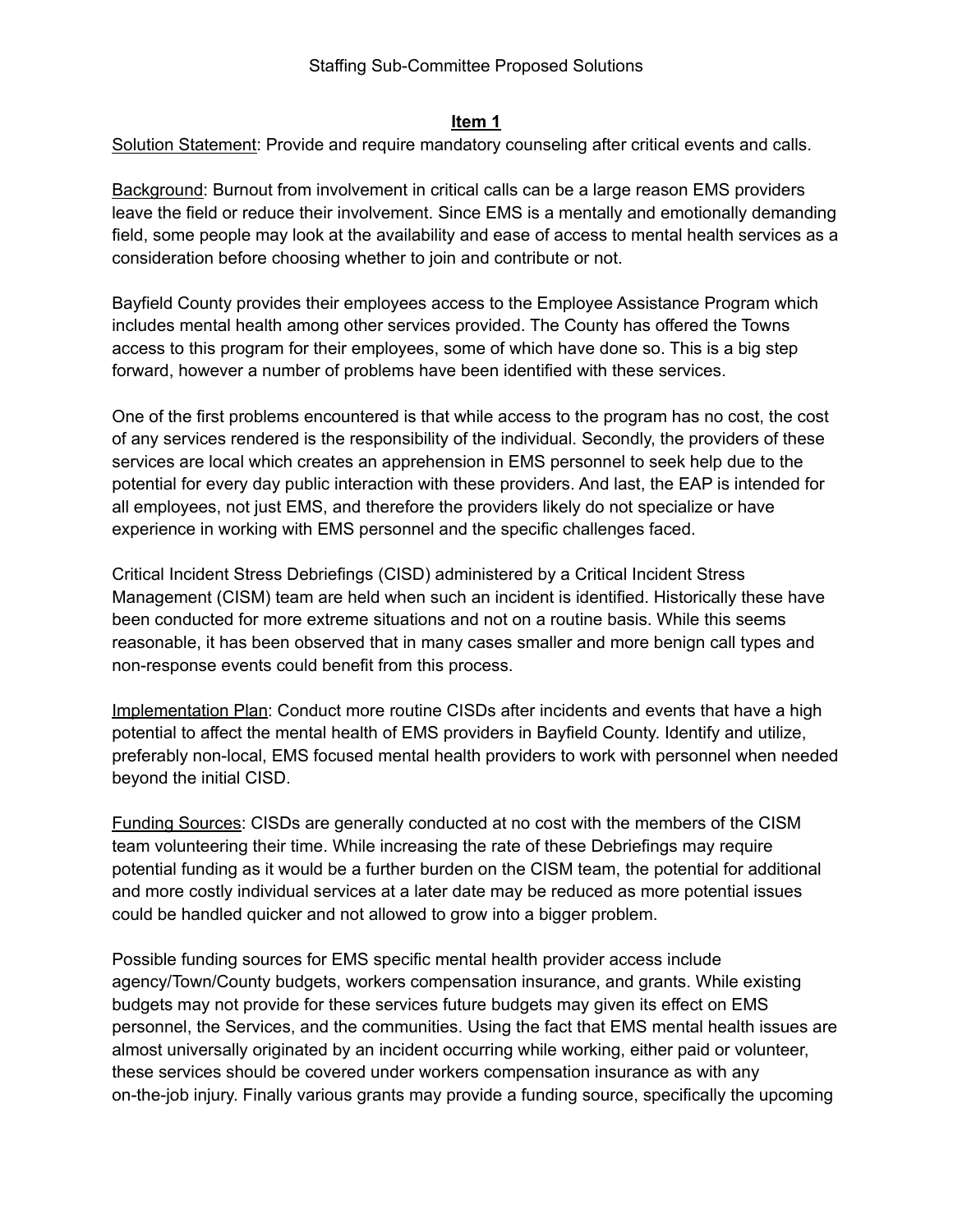Funding Assistance Program (FAP) related grant program announced by the State of Wisconsin.

#### **Item 2**

Solution Statement: Increase on-call wages to \$5 per hour.

Background: Volunteer EMS Services in Bayfield County provide many monetary incentives to personnel for being ready for and responding to medical emergencies. Although this happens in varied methods, processes, and amounts, nearly all provide a stipend in some way for hours while on-call to respond. Usually documented in a schedule or calendar, and sometimes with specific rules and requirements, on-call hours are those times individual personnel commit to responding to any dispatched incidents. Inherently this limits the distance able to be traveled and activities they may participate in while on-call, always with the potential of needing to drop everything to respond.

Wages for these hours currently vary from \$1 to \$5 per hour on-call. Increasing to \$5/hr across all services would help to further recognition of the job as a profession and attract more people while also incentivizing non-active personnel and rewarding active personnel.

Funding Sources: Funding sources for this item may be limited as wages are generally not covered by extra funding sources like FAP and other grant programs. In this case operating budgets may need to cover the cost increase. However, as mentioned before, most services already provide an on-call wage so this change would only require increasing it to \$5/hr. This also presents a potential opportunity for the County to provide a budgetary supplement or grant as a funding mechanism.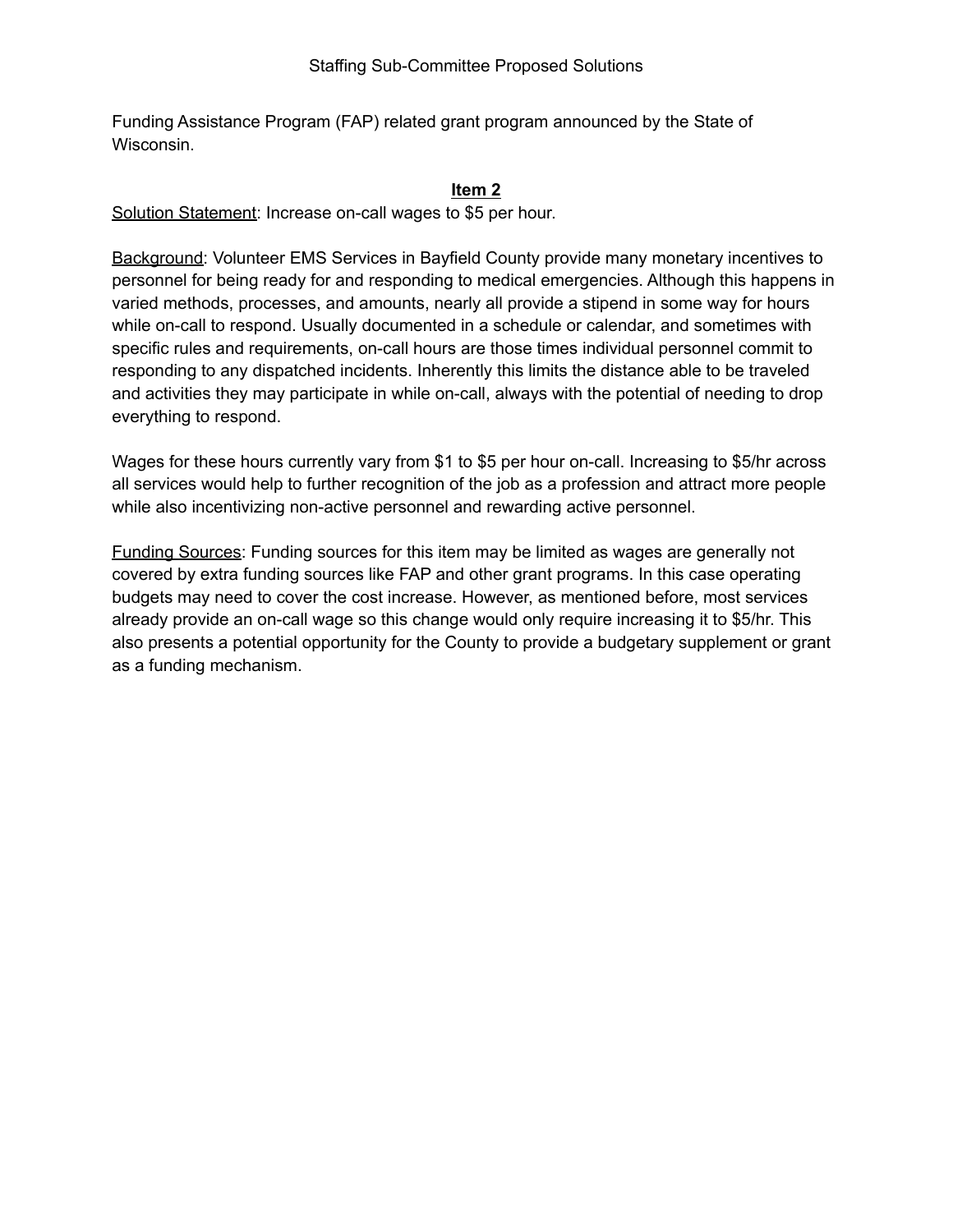### **Legislative Issues Subcommittee Report for April 25, 2022**

Over the course of several meetings, the Legislative Issues Subcommittee met and developed the following listing of concepts/ideas/positions for the full committee to review, further develop and/or advocate for. In addition, the subcommittee understands that the other subcommittees may have items that should be added to this list and awaits their comment and reports. While some of the ideas are more detailed than others, the subcommittee did not want to draft details and rather focused on conceptual ideas. This document is a summary of discussions to be presented to the full committee and Portions of this document may then be forwarded to the County Board and other organizations as we continue to discuss and refine before presenting to legislators. Legislation and/or new policy at agency level must be well vetted. It was suggested that the legislative agenda should be reviewed each year until such point as the EMS situation stabilizes.

# **Legislative Proposals** –

- 1. Cross-coverage issues as discussed at the large committee level may have liability concerns with having an EMT working with another service when the EMT is unfamiliar with equipment and procedures. To eliminate the liability would require a law change to the "Good Samaritan Law" to allow for EMTs from other services to serve as a legal crew member for a service that might not have enough responders. The Good Samaritan law is: "Any person who renders emergency care at the scene of any emergency or accident in good faith shall be immune from civil liability for his or her acts or omissions in rendering such emergency care. This immunity does not extend when employees trained in health care or health care professionals render emergency care for compensation and within the scope of their usual and customary employment or practice at a hospital or other institution equipped with hospital facilities, at the scene of any emergency or accident, en route to a hospital or other institution equipped with hospital facilities or at a physician's office." *Is this a good idea to support? Consensus is that ambulance service directors should provide input on whether to pursue this as it boils down to a major liability policy change.*
- 2. The Bayfield-Ashland Counties EMS Council is working with the State of Wisconsin EMS Office to develop clear guidelines and procedures for pre-planned crosscredentialing between services. The Council will develop guidelines that include memorandum or understandings between ambulance services and EMR/EMT credentialed personnel including guidelines for participation and potential disciplinary actions.
- *3.* Advocate for reciprocity of EMT training from other states. *Discussion – consensus was that we are not experts in the training differences. This can be brought up to large group/service directors as to whether to pursue. Additional discussion: The state EMS Office has taken steps to minimize the steps required to become licensed in Wisconsin when an EMT is licensed in another state. There may still be questions for those that are only Nationally Registered.*
- *4.* Improve the process for other medical professionals to serve as EMR/EMTs. *Discussion - Pribek reported that a form needs to be completed by other medical professionals (e.g. doctor, nurse) who want to serve as an EMR/EMT. Once filed, the service director and the medical director need to sign off on the request. There is great benefit to an inhospital staff person taking and EMR course in order to be familiar with pre-hospital*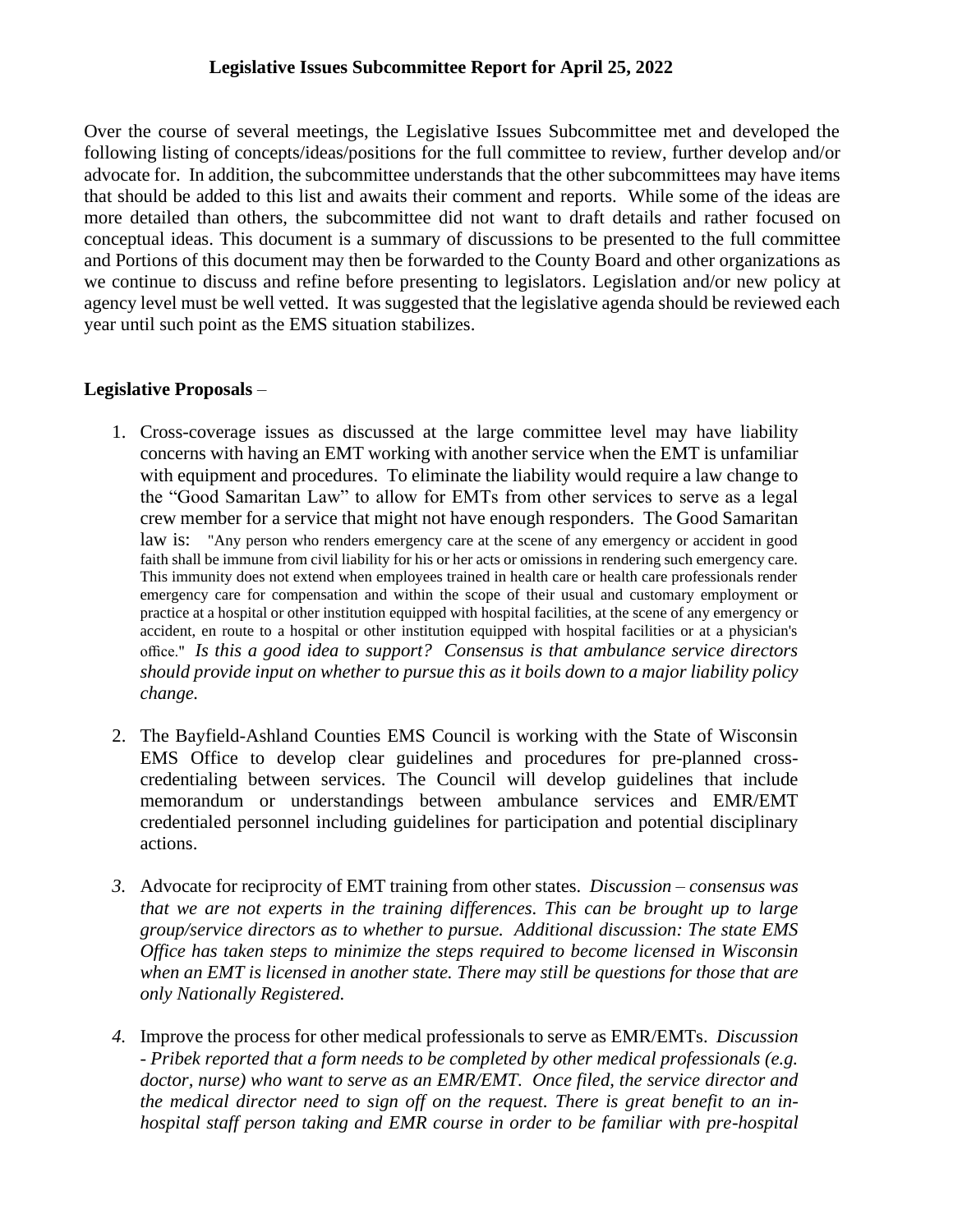*equipment and procedures. Also need to research whether specialized RN to EMR/EMT courses might be available through Northwood. This may be another liability issue like item #1. Is this something that we would want to pursue?* 

- 5. Ask the State to establish a program to cover initial expenses for EMR/EMT training in exchange for two years of service at any EMS agency within the state. A similar program could be established for paramedics. *Discussion addressed the concern expressed on inequity of call volume among agencies. Consensus is it doesn't matter as both large and small services need EMTs and that is the overall goal. Victorson reported that many years ago, the state paid for EMT training until it became a college credit course. Consensus to advocate for this item with the full committee and beyond.*
- 6. Establish a program to provide significant grants to EMT agencies for ambulances or other big-ticket equipment on a periodic basis. This could be a rotating system that each agency gets an award every so many years. Discussion on the existing Funding Assistance Program (FAP) and how it could be modified or funded at a higher level on a continuing basis. *Discussion – Consensus that consistent, reliable funding is needed for all services to address staffing and operational expenses. Periodic grants will not work for that. For capital expenses, grants may work, and possibly expand the funding to the existing FAP program to assist on that front. Subcommittee advocates pursuing stable funding increase options at all levels.*
- 7. Exempt increases in EMS expenditures from levy limits. *Discussion – it is ok to pursue this, but the preference is to obtain more funding as opposed to putting this burden on the property owners.*
- 8. Provide other funding options (e.g. sales tax) to municipalities to help fund EMS emergency operations, particularly in tourist areas. *Discussion on several concepts. It was suggested a wide range of ideas to propose to legislators to see what options they preferred. Options discussed at this time (including #7 above) are:*
	- *A. Suggestion to propose an additional County-wide sales tax to help fund EMS county wide. Abeles-Allision reported that the existing ½ percent sales tax generates approximately \$1.2 million annually. An additional sales tax would require Legislative approval.*
	- *B. Suggestion to establish a \$1 fee for each recreational vehicle registration. This was proposed in the past on motor vehicles but the DOT was not supportive. [1989], Recreational vehicles are licensed through the DNR (?) It would be a way to help more tourist related activities to contribute to EMS.*
	- *C. Suggestion to establish a program for businesses to collect a voluntary contribution for EMS modeled after the Bayfield Recreation Center program. Beagan will get more details about revenue generated from that. She stated it is really a voluntary one percent of profits from participating businesses that contribute to the fund. A thought of having "tip jars" for EMS was also considered. Logistical/cashcontrol issues would need to be worked out with such a program. The goal is to have a more active fundraising campaign.*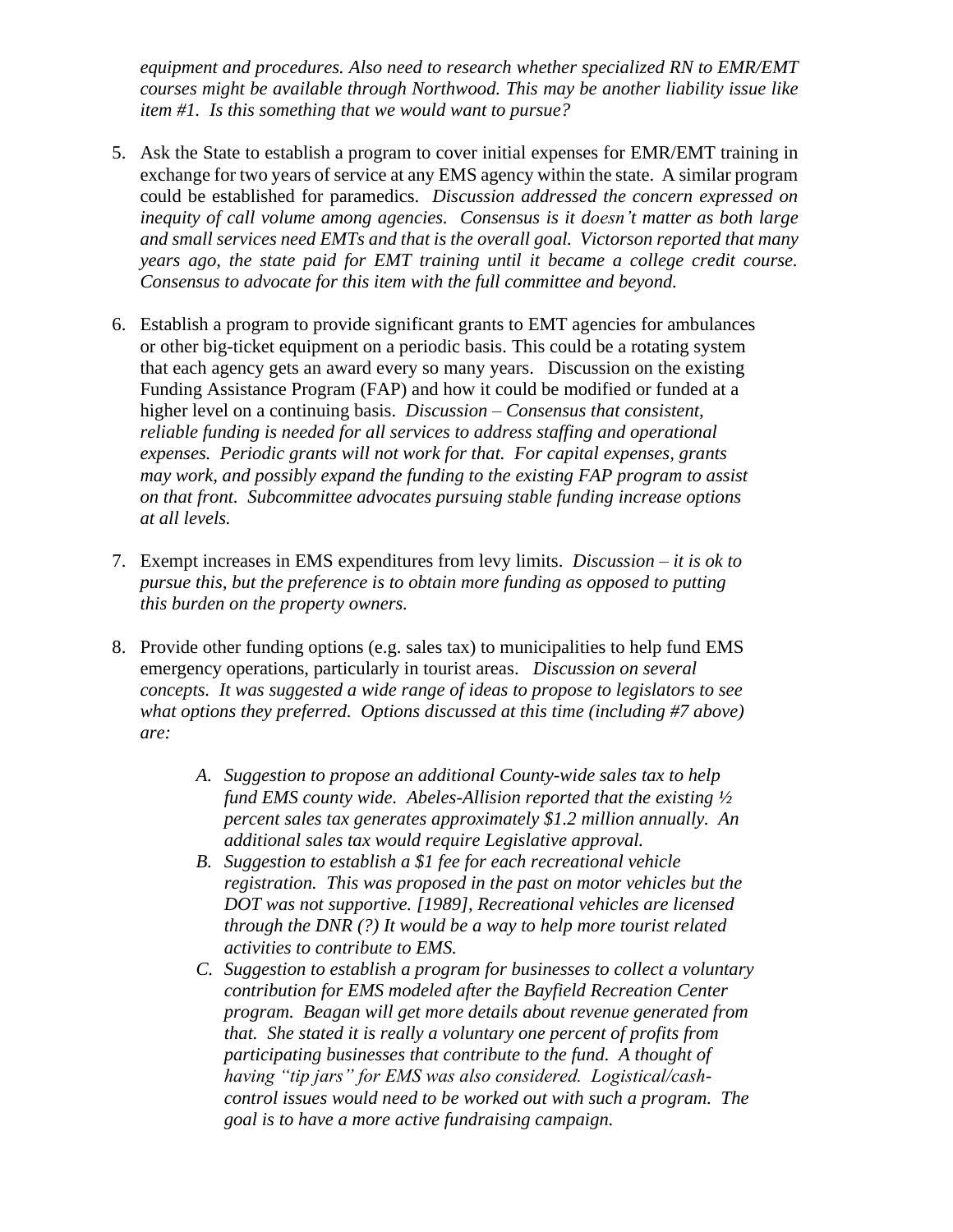- *D.* Because of the burden of the large number of non-resident property owners, and non-property owner visitors during the summer season, collect data documenting responses for patient as resident or visitor in order to document our special need for tourist and seasonal resident revenue resources that may require legislative action.
- 9. Consider other models for exemptions or cross funding with the County such as making EMS a utility or having a model set up such as for libraries where 30 percent of the cost is covered by the County. Have County provide funding/stipends for each service. (1) *Concept of how the County funds libraries as a model for assisting with funding for EMS was discussed. Currently, the County provides 30 percent of the revenue for each Library in the County based on a formula related to checkouts and cost per checkout. Abeles-Allision stated that the County is exempt from levy limits for EMS but would need legislative approval for sales tax to generate revenue. Details on formula would need to be determined. (2) Discussion also occurred on the possibility of making an EMS utility. This would take EMS out of general operating budgets subject to all sorts of restraints and making it a separate enterprise. A fee per property could be established like a sanitary district or water utility. This could then also be charged to tax-exempt entities such as churches, government facilities, etc. to help spread the cost. (3) Discussion on the proposed Sanders legislation at the federal level and how that would provide for additional funding for EMS services. Abeles-Allison asked for more information on the proposed legislation and how it would be structured.*
- 5. Consider EMS as an essential service. What is the benefit? *At this time, consensus is that the benefit is unclear as to what declaring EMS an essential service would mean. Idea of getting seasonal residents to participate as an EMS/EMT a day or two a week while they are vacationing was discussed. This would help to address more of the seasonal influx of residents and to have season residents contribute more to the community.*

A listing of agencies/organizations with point of contact was developed to assist with the advocacy of our agenda once the legislative agenda is reviewed and approved by the full committee and County Board. That listing is attached.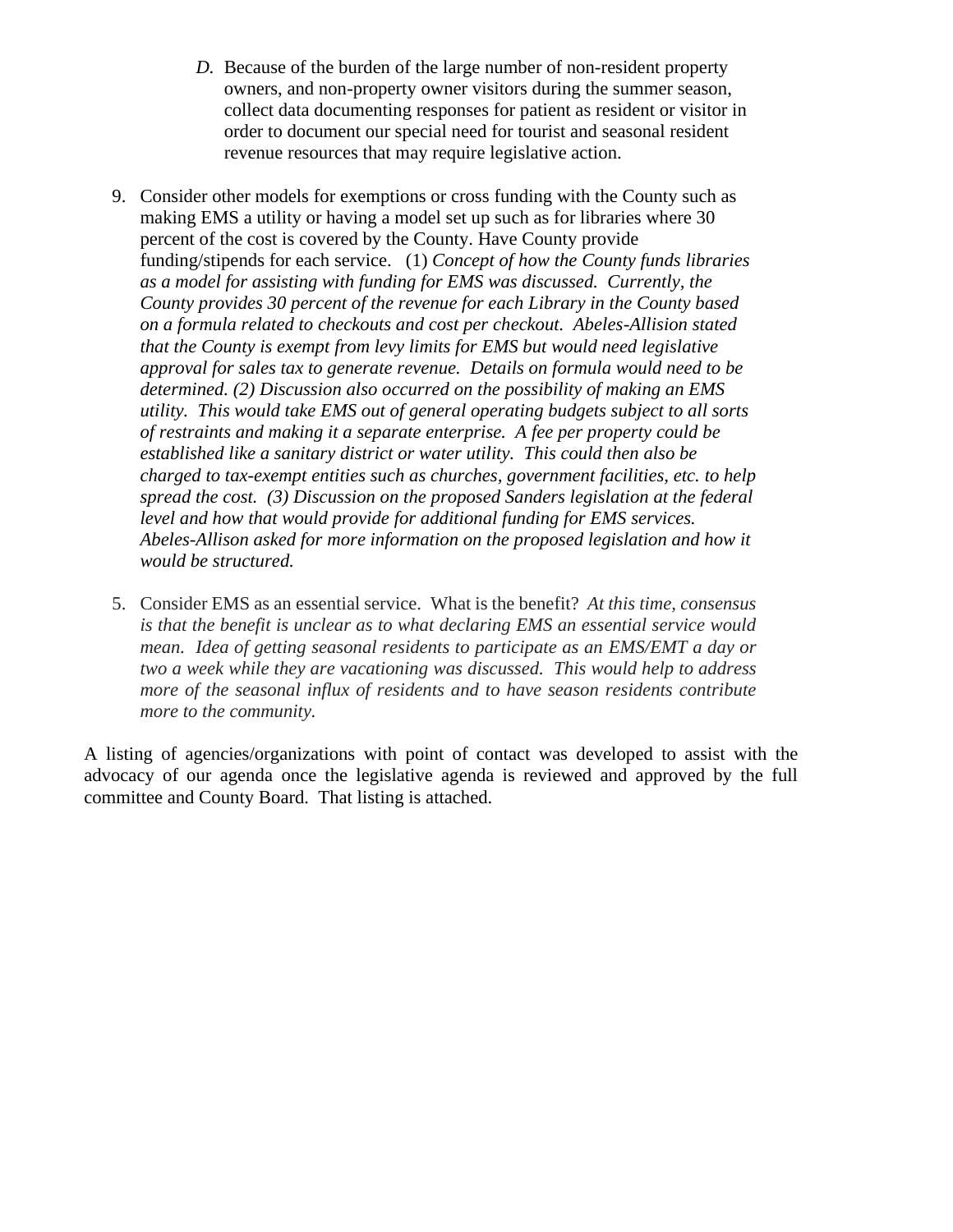# **TRAINING IMPLEMENTATION PLAN**

#### **Incentives To Encourage New Volunteers**

- Complete reimbursement of class, testing fees, uniforms, time, and travel expenses. Budget funding sources could come from the State, County, Municipalities, or local service.
- Have potential candidates/students sign a contract that we could send to collections if they do not fulfill their obligation to the service. Contract needs to be legally binding.

#### **Training Opportunities**

- Bayfield County Advisory Committee drafts a letter to Northern Technical College (NTC) with a list of requests for change at NTC. This would need to be implemented immediately so that NTC has time to change curriculum prior to fall classes.These would include:
	- A. Teaching to the National Registry, and only teaching REQUIRED skills.
	- B. Keep training at the local site, no classes in Rice Lake unless they need to

make

up time at the end of class and complete their testing for National Registry

C. Doing away with clinicals at other sites Students would benefit from getting

their

patient contacts with the services they are running with. NTC would need to add Services as Training sites.

- D. Reinstatement of the EMR/EMT bridge.
- ALLIED MEDICAL is another option for initial EMT Training. Part 1: Online Course over 100 hours, at students discretion. Cost \$695. Part 2: One week skills lab in Minneapolis, 40 hours, includes NREMT skills exam. Cost \$1250 TOTAL: \$1945. This cost does not include hotel, food for the week, or mileage. Budget funding sources could also come from the State, County, Municipalities, and local services. The State would need to be contacted to have Allied Medical list them as an approved training site so transfer of license is streamlined.
- 2023 Option: Red Cliff EMS will be having a training site once the hall is complete. Training would be through Fox Valley. More details to come at a later date.

#### **Wisconsin Licensing Requirements for Current Medical Professional to join EMS.**

• The State has still not made any changes to date. 80 hours is excessive. We would like to see a scope of practice, and teach to only the REQUIRED skills needed.